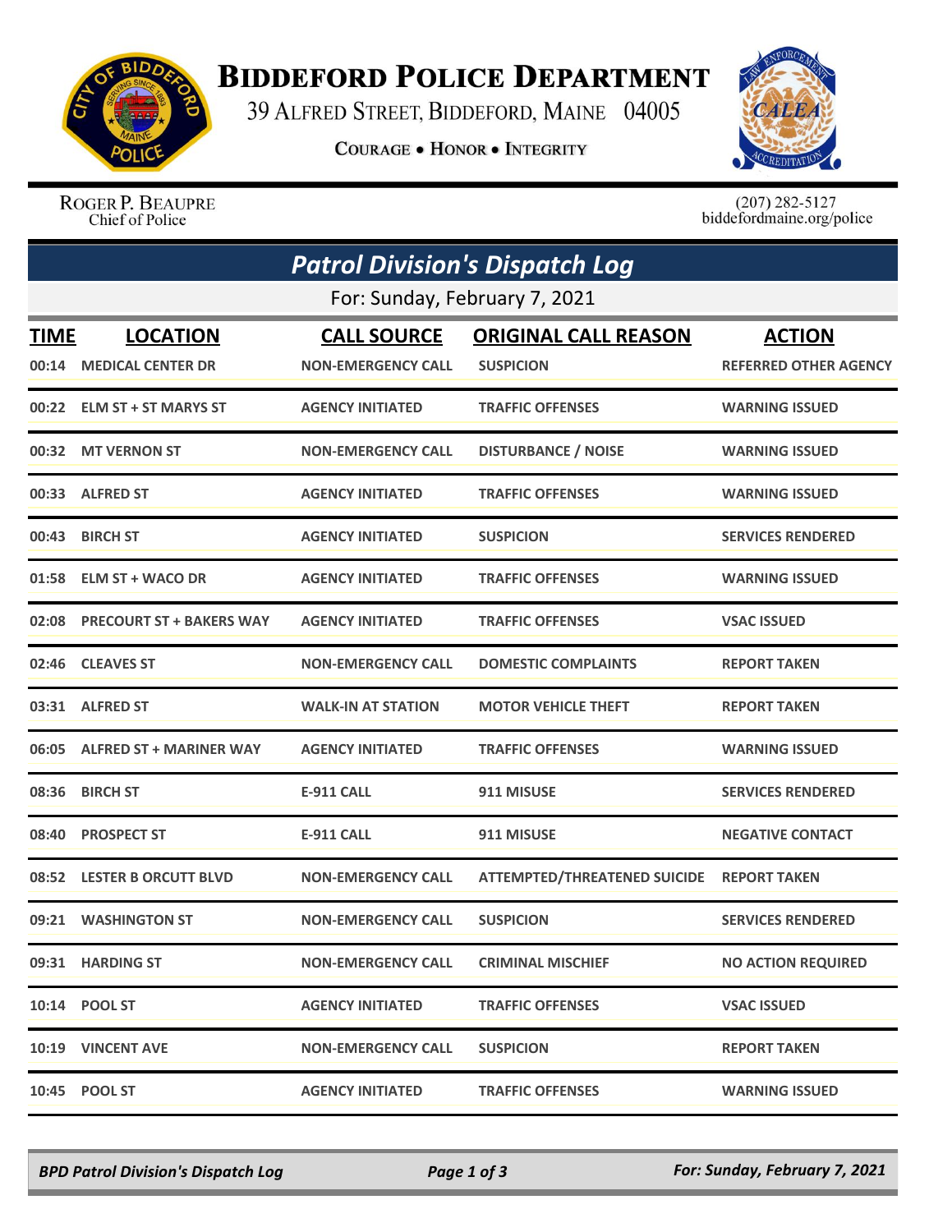| <b>TIME</b> | <b>LOCATION</b>                               | <b>CALL SOURCE</b>                                   | <b>ORIGINAL CALL REASON</b>                                       | <b>ACTION</b>                |
|-------------|-----------------------------------------------|------------------------------------------------------|-------------------------------------------------------------------|------------------------------|
|             | 11:11 DECARY RD                               | <b>AGENCY INITIATED</b>                              | <b>TRAFFIC OFFENSES</b>                                           | <b>WARNING ISSUED</b>        |
|             | 11:23 POOL ST                                 | <b>AGENCY INITIATED</b>                              | <b>TRAFFIC OFFENSES</b>                                           | <b>VSAC ISSUED</b>           |
|             | 11:39 PIKE ST + POOL ST                       | <b>AGENCY INITIATED</b>                              | <b>TRAFFIC OFFENSES</b>                                           | <b>WARNING ISSUED</b>        |
| 11:40       | <b>ALFRED ST</b>                              | <b>NON-EMERGENCY CALL</b>                            | <b>HARASSMENT</b>                                                 | <b>REPORT TAKEN</b>          |
|             | 11:47 PIKE ST + WATER ST                      | <b>AGENCY INITIATED</b>                              | <b>CODES ENFORCEMENT</b>                                          | <b>SERVICES RENDERED</b>     |
|             | 12:03 HILL ST                                 | <b>AGENCY INITIATED</b>                              | <b>TRAFFIC OFFENSES</b>                                           | <b>WARNING ISSUED</b>        |
|             | 12:08 FALL ST                                 | <b>E-911 CALL</b>                                    | <b>DISTURBANCE / NOISE</b>                                        | <b>SERVICES RENDERED</b>     |
|             | <b>12:29 HILL ST</b>                          | <b>WALK-IN AT STATION</b>                            | <b>HARASSMENT</b>                                                 | <b>SERVICES RENDERED</b>     |
|             | 15:07 WEST ST                                 | <b>E-911 CALL</b>                                    | 911 MISUSE                                                        | <b>DISPATCH HANDLED</b>      |
| 15:30       | <b>MORIN ST</b>                               | <b>NON-EMERGENCY CALL</b>                            | <b>VEHICLE CRASH - POLICE ONLY</b>                                | <b>SUMMONS ISSUED</b>        |
|             |                                               | CHARGE: OPERATING WHILE LICENSE SUSPENDED OR REVOKED | OFFENDER: ROSALIE A THOMAS  AGE: 24  RESIDENT OF: BIDDEFORD, ME   |                              |
|             | 15:46 HILLS BEACH RD                          | <b>NON-EMERGENCY CALL</b>                            | <b>CRIMINAL MISCHIEF</b>                                          | <b>SERVICES RENDERED</b>     |
|             | 16:11 PEARL ST                                | <b>E-911 CALL</b>                                    | 911 MISUSE                                                        | <b>NO ACTION REQUIRED</b>    |
|             | 17:03 POOL ST + PARENT AVE                    | <b>AGENCY INITIATED</b>                              | <b>DISABLED VEHICLE</b>                                           | <b>SERVICES RENDERED</b>     |
|             | 17:25 CENTER ST                               | <b>NON-EMERGENCY CALL</b>                            | <b>CODES ENFORCEMENT</b>                                          | <b>REFERRED OTHER AGENCY</b> |
|             | 17:33 BOULDER WAY                             | <b>NON-EMERGENCY CALL</b>                            | <b>DRUG</b>                                                       | <b>NO ACTION REQUIRED</b>    |
|             | 18:38 ELM ST                                  | <b>E-911 CALL</b>                                    | 911 MISUSE                                                        | <b>SERVICES RENDERED</b>     |
|             | 18:54 ELM ST                                  | <b>NON-EMERGENCY CALL</b>                            | <b>SUSPICION</b>                                                  | <b>GONE ON ARRIVAL</b>       |
|             | <b>18:55 MEDICAL CENTER DR</b>                | <b>NON-EMERGENCY CALL</b>                            | <b>VIOL OF BAIL CONDITIONS</b>                                    | <b>ARREST(S) MADE</b>        |
|             | <b>CHARGE: VIOLATING CONDITION OF RELEASE</b> |                                                      | OFFENDER: DAVID SCOTT SANBORN  AGE: 51  RESIDENT OF: LIMERICK, ME |                              |
|             | <b>19:05 MAIN ST</b>                          | <b>NON-EMERGENCY CALL</b>                            | <b>DOMESTIC COMPLAINTS</b>                                        | <b>REPORT TAKEN</b>          |
|             | 19:51 POOL ST + COLUMBUS WAY                  | <b>NON-EMERGENCY CALL</b>                            | <b>CHECK WELFARE</b>                                              | <b>SERVICES RENDERED</b>     |
|             | <b>19:57 PIKE ST</b>                          | <b>NON-EMERGENCY CALL</b>                            | <b>ASSIST OTHER AGENCY</b>                                        | <b>SERVICES RENDERED</b>     |
|             | 20:25 ALFRED ST                               | <b>NON-EMERGENCY CALL</b>                            | <b>FRAUD / SCAM</b>                                               | <b>REPORT TAKEN</b>          |
|             | 21:07 WENTWORTH ST                            | <b>NON-EMERGENCY CALL</b>                            | <b>PARKING COMPLAINT</b>                                          | <b>SERVICES RENDERED</b>     |
|             |                                               |                                                      |                                                                   |                              |

*BPD Patrol Division's Dispatch Log Page 2 of 3 For: Sunday, February 7, 2021*